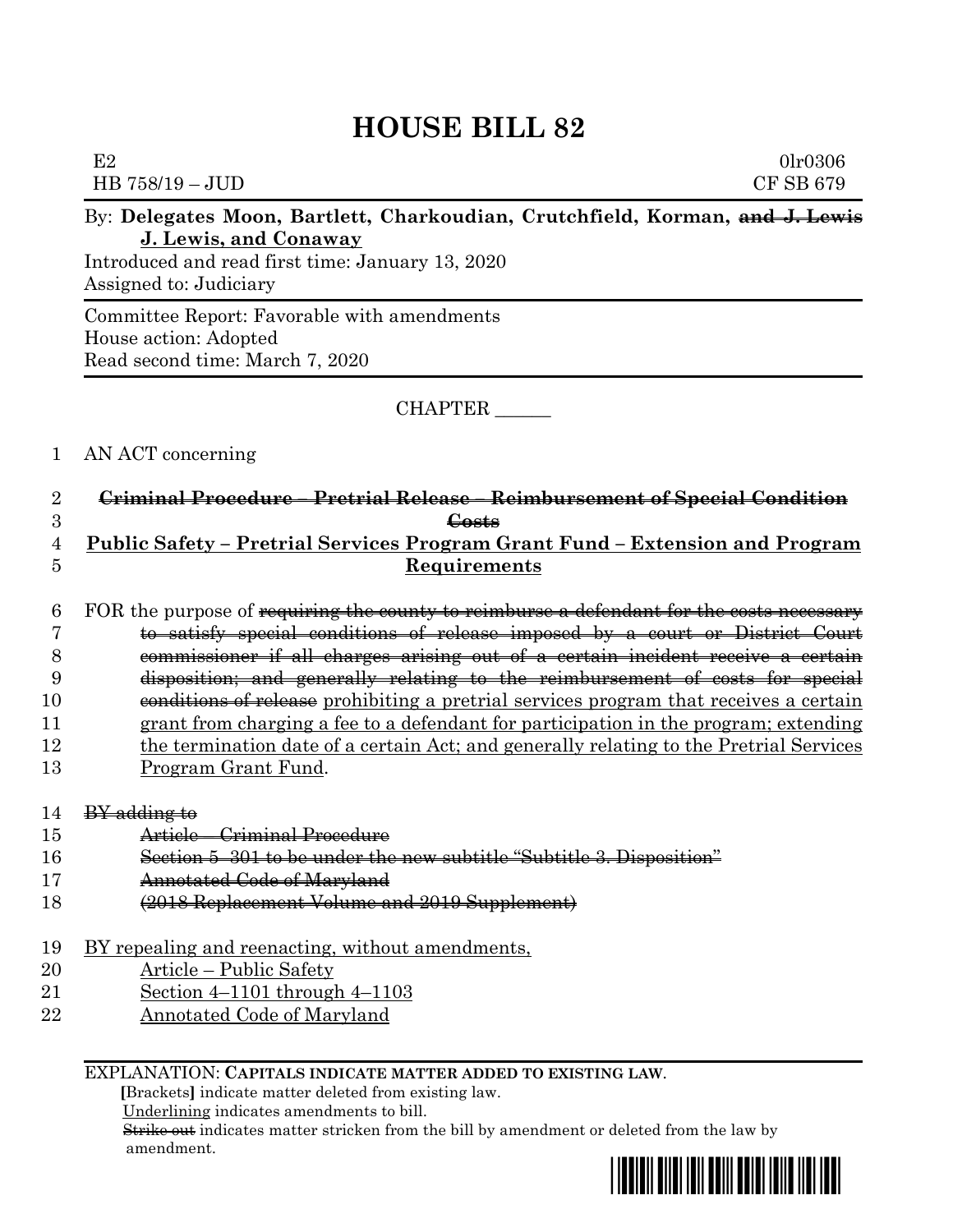|                                      | $\overline{2}$                                                                                                               | <b>HOUSE BILL 82</b>                                                                                                                                                              |  |  |  |  |
|--------------------------------------|------------------------------------------------------------------------------------------------------------------------------|-----------------------------------------------------------------------------------------------------------------------------------------------------------------------------------|--|--|--|--|
| 1                                    |                                                                                                                              | (2018 Replacement Volume and 2019 Supplement)                                                                                                                                     |  |  |  |  |
| 2<br>$\boldsymbol{3}$<br>4<br>5<br>6 |                                                                                                                              | BY repealing and reenacting, with amendments,<br>Article - Public Safety<br>Section 4-1104<br><b>Annotated Code of Maryland</b><br>(2018 Replacement Volume and 2019 Supplement)  |  |  |  |  |
| 7<br>8<br>9                          | <u>BY repealing and reenacting, with amendments,</u><br>Chapter 771 of the Acts of the General Assembly of 2018<br>Section 2 |                                                                                                                                                                                   |  |  |  |  |
| 10<br>11                             |                                                                                                                              | SECTION 1. BE IT ENACTED BY THE GENERAL ASSEMBLY OF MARYLAND,<br>That the Laws of Maryland read as follows:                                                                       |  |  |  |  |
| 12                                   | Article - Criminal Procedure                                                                                                 |                                                                                                                                                                                   |  |  |  |  |
| 13                                   |                                                                                                                              | <b>SUBTITLE 3. DISPOSITION.</b>                                                                                                                                                   |  |  |  |  |
| 14                                   | $5 - 301$                                                                                                                    |                                                                                                                                                                                   |  |  |  |  |
| 15                                   |                                                                                                                              | <del>THE COUNTY SHALL REIMBURSE A DEFENDANT FOR ANY COSTS INCURRED BY</del>                                                                                                       |  |  |  |  |
| 16                                   |                                                                                                                              | <b>THE DEFENDANT TO SATISFY SPECIAL CONDITIONS IMPOSED, IN ACCORDANCE WITH</b>                                                                                                    |  |  |  |  |
| 17                                   |                                                                                                                              | MARYLAND RULE 4-216.1(D), BY A COURT OR DISTRICT COURT COMMISSIONER IF                                                                                                            |  |  |  |  |
| 18                                   |                                                                                                                              | FOR ALL CHARGES ARISING OUT OF THE SAME INCIDENT, TRANSACTION, OR SET OF                                                                                                          |  |  |  |  |
| 19                                   |                                                                                                                              | FACTS THE DEFENDANT IS FOUND NOT GUILTY.                                                                                                                                          |  |  |  |  |
| 20                                   |                                                                                                                              | Article – Public Safety                                                                                                                                                           |  |  |  |  |
| 21                                   | $4 - 1101.$                                                                                                                  |                                                                                                                                                                                   |  |  |  |  |
| 22                                   | <u>(a)</u>                                                                                                                   | In this subtitle the following words have the meanings indicated.                                                                                                                 |  |  |  |  |
| 23                                   | <u>(b)</u>                                                                                                                   | <u>"Eligible county" means:</u>                                                                                                                                                   |  |  |  |  |
| 24                                   |                                                                                                                              | a county that does not provide defendants with pretrial services; or<br>(1)                                                                                                       |  |  |  |  |
| 25<br>$26\,$                         |                                                                                                                              | a county that does provide defendants with pretrial services, but seeks<br>(2)<br><u>to improve the pretrial services to comply with <math>\S</math> 4–1104 of this subtitle.</u> |  |  |  |  |
| $27\,$<br>28                         | $\left( \mathrm{c}\right)$                                                                                                   | "Executive Director" means the Executive Director of the Governor's Office of<br>Crime Control and Prevention.                                                                    |  |  |  |  |
| 29                                   | <u>(d)</u>                                                                                                                   | "Fund" means the Pretrial Services Program Grant Fund.                                                                                                                            |  |  |  |  |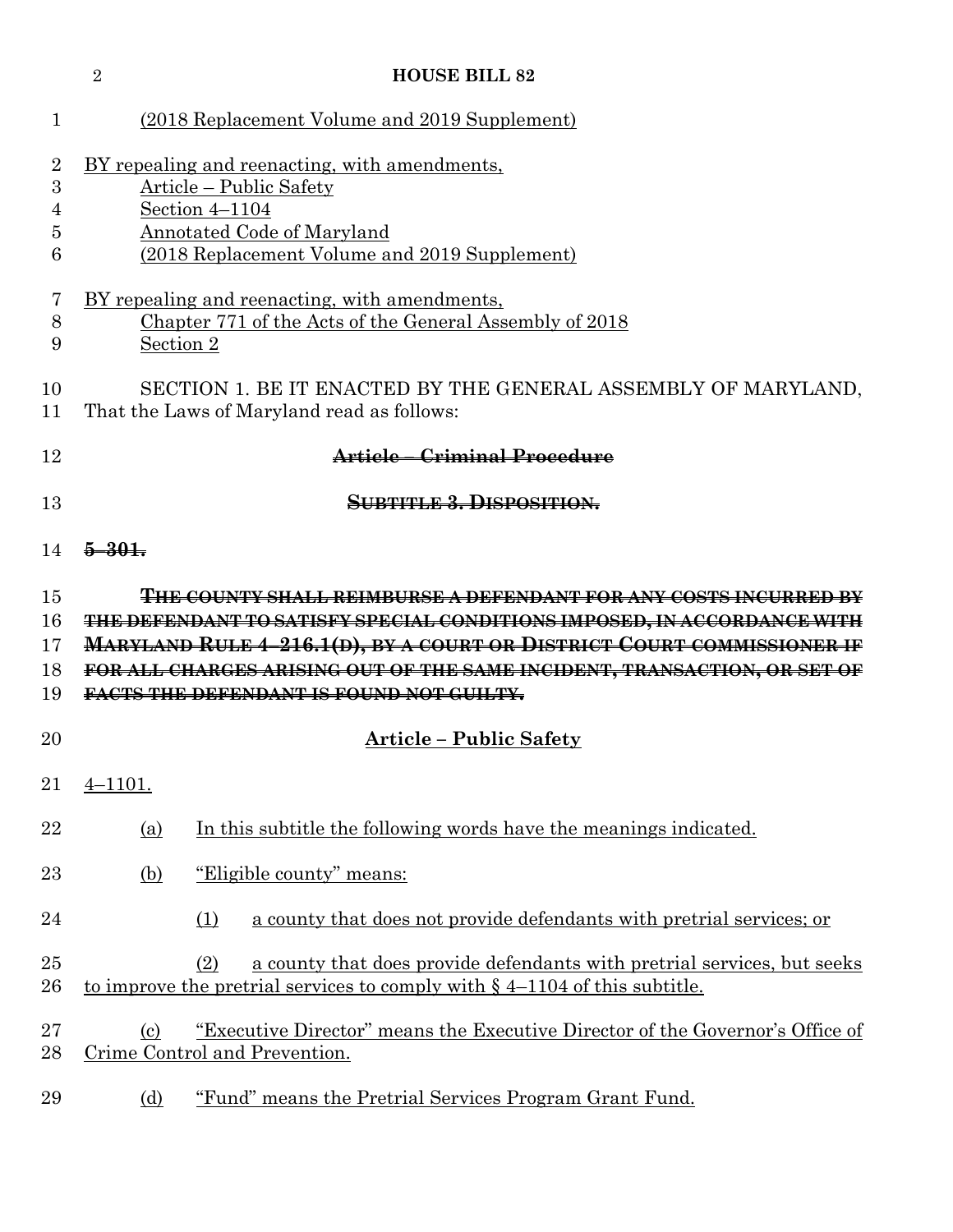## **HOUSE BILL 82** 3

| $\mathbf 1$<br>$\overline{2}$ | (e)                          | "Pretrial services program" means a program established in accordance with<br>§ 4-1104 of this subtitle.                                                                 |  |  |  |  |
|-------------------------------|------------------------------|--------------------------------------------------------------------------------------------------------------------------------------------------------------------------|--|--|--|--|
| 3                             | $4 - 1102.$                  |                                                                                                                                                                          |  |  |  |  |
| 4                             | <u>(a)</u>                   | There is a Pretrial Services Program Grant Fund.                                                                                                                         |  |  |  |  |
| 5                             | (b)                          | The purpose of the Fund is to provide grants to eligible counties to:                                                                                                    |  |  |  |  |
| 6                             |                              | establish pretrial services programs; or<br>(1)                                                                                                                          |  |  |  |  |
| 7<br>$8\,$                    | this subtitle.               | (2)<br>improve existing pretrial services programs to comply with $\S$ 4–1104 of                                                                                         |  |  |  |  |
| 9                             | $\left( \frac{c}{c} \right)$ | The Executive Director shall administer the Fund.                                                                                                                        |  |  |  |  |
| 10<br>11                      | (d)                          | The Fund is a special, nonlapsing fund that is not subject to $\S 7-302$ of<br>(1)<br>the State Finance and Procurement Article.                                         |  |  |  |  |
| 12<br>13                      |                              | The State Treasurer shall hold the Fund separately, and the<br>(2)<br>Comptroller shall account for the Fund in conjunction with the Executive Director.                 |  |  |  |  |
| 14                            | (e)                          | The Fund consists of:                                                                                                                                                    |  |  |  |  |
| 15                            |                              | money appropriated in the State budget to the Fund;<br>(1)                                                                                                               |  |  |  |  |
| 16                            |                              | (2)<br>interest earnings of the Fund; and                                                                                                                                |  |  |  |  |
| 17<br>18                      | Fund.                        | any other money from any other source accepted for the benefit of the<br>(3)                                                                                             |  |  |  |  |
| 19<br>20                      | (f)                          | The Fund may be used only to provide grants to eligible counties to establish<br>or improve pretrial services programs.                                                  |  |  |  |  |
| 21<br>22                      | (g)                          | The State Treasurer shall invest the money of the Fund in the same<br>(1)<br>manner as other State money may be invested.                                                |  |  |  |  |
| 23                            |                              | <u>Any interest earnings of the Fund shall be credited to the Fund.</u><br>(2)                                                                                           |  |  |  |  |
| 24<br>25                      | (h)<br>budget.               | <u>Expenditures from the Fund may be made only in accordance with the State</u>                                                                                          |  |  |  |  |
| 26<br>27                      | <u>(i)</u>                   | <u>The accounts and transactions of the Fund shall be subject to audit by the</u><br><u>Legislative Auditor as provided in § 2–1220 of the State Government Article.</u> |  |  |  |  |
| 28                            | $4 - 1103.$                  |                                                                                                                                                                          |  |  |  |  |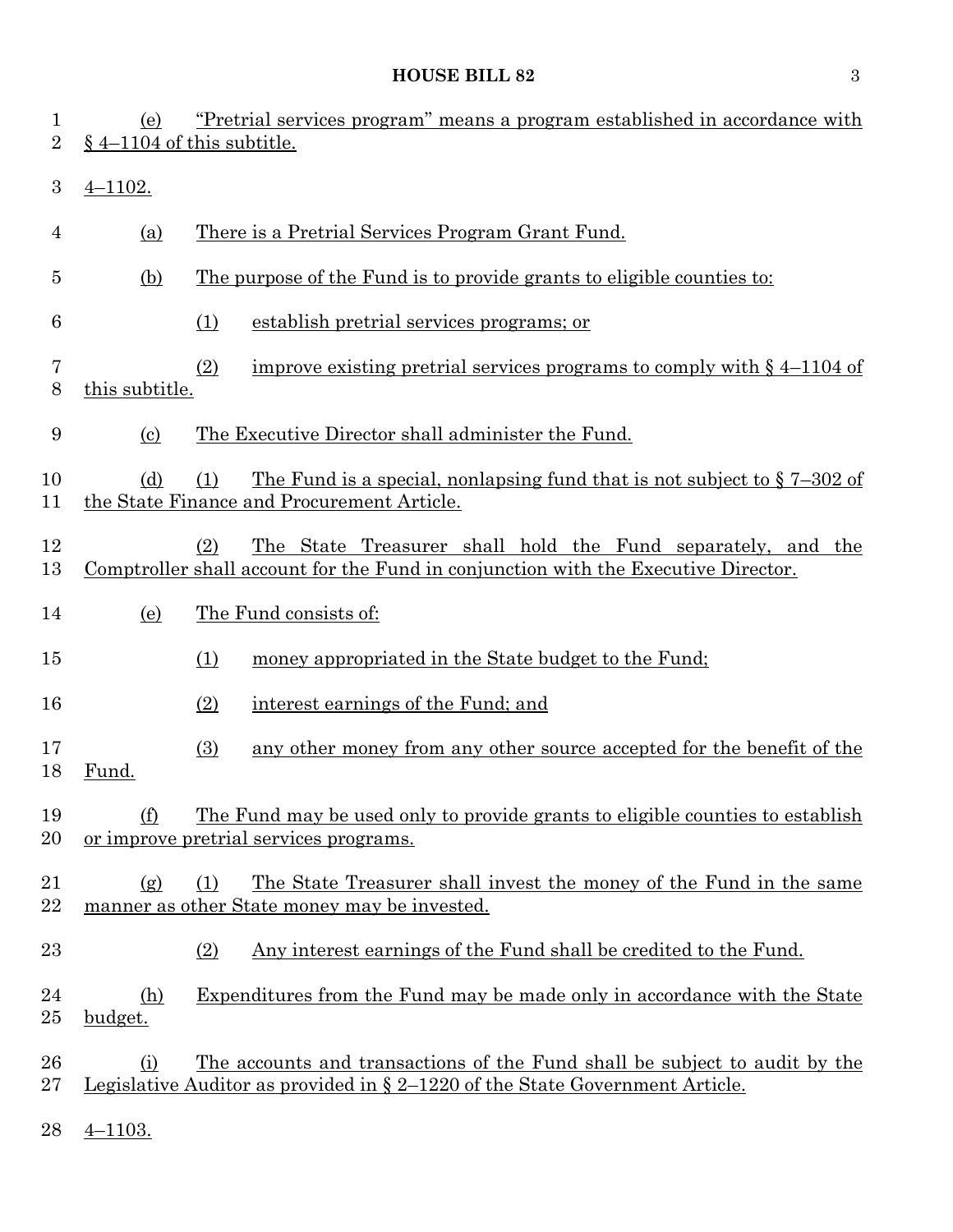|                     | <b>HOUSE BILL 82</b><br>$\overline{4}$                                                                                                                             |                                                                                                                                                                                                               |  |  |  |  |  |
|---------------------|--------------------------------------------------------------------------------------------------------------------------------------------------------------------|---------------------------------------------------------------------------------------------------------------------------------------------------------------------------------------------------------------|--|--|--|--|--|
| $\mathbf 1$         | (a)                                                                                                                                                                | The Executive Director shall:                                                                                                                                                                                 |  |  |  |  |  |
| $\sqrt{2}$<br>3     | establish procedures for eligible counties to apply for and receive grants<br>(1)<br>from the Fund; and                                                            |                                                                                                                                                                                                               |  |  |  |  |  |
| $\overline{4}$      |                                                                                                                                                                    | (2)<br>solicit grant proposals from eligible counties.                                                                                                                                                        |  |  |  |  |  |
| $\overline{5}$<br>6 | (b)                                                                                                                                                                | An eligible county that applies for a grant from the Fund shall provide the<br><b>Executive Director with:</b>                                                                                                |  |  |  |  |  |
| 7<br>$8\,$<br>9     | subtitle; and                                                                                                                                                      | a description of how the proposed pretrial services program or proposed<br>(1)<br>pretrial services program improvements will meet the requirements of $\S$ 4-1104 of this                                    |  |  |  |  |  |
| 10                  |                                                                                                                                                                    | (2)<br>any other information that the Executive Director considers necessary.                                                                                                                                 |  |  |  |  |  |
| 11<br>12<br>13      | $\left( \mathrm{c}\right)$<br>$4-1104$ of this subtitle.                                                                                                           | <u>The Executive Director shall make grants from the Fund to eligible counties</u><br>for the establishment or improvement of a pretrial services program in accordance with $\S$                             |  |  |  |  |  |
| 14<br>15            | <u>An eligible county that receives a grant from the Fund shall submit to the</u><br>(d)<br><b>Executive Director proof of the expenditure of the grant funds.</b> |                                                                                                                                                                                                               |  |  |  |  |  |
| 16<br>17<br>18      | (e)<br>program.                                                                                                                                                    | <u>Money distributed under this subtitle shall be used to supplement and not</u><br>supplant any other funding for the establishment or improvement of a pretrial services                                    |  |  |  |  |  |
| 19                  | $4 - 1104.$                                                                                                                                                        |                                                                                                                                                                                                               |  |  |  |  |  |
| 20<br>21            | A pretrial services program established or improved using a grant distributed<br>(A)<br>in accordance with $\S$ 4–1103 of this subtitle shall:                     |                                                                                                                                                                                                               |  |  |  |  |  |
| 22<br>23<br>24      |                                                                                                                                                                    | use a validated, evidence-based, race-neutral risk scoring instrument<br>(1)<br>that is consistent with the Maryland Rules to make recommendations to a judicial officer<br>to determine whether a defendant: |  |  |  |  |  |
| 25                  |                                                                                                                                                                    | is eligible for release:<br><u>(i)</u>                                                                                                                                                                        |  |  |  |  |  |
| 26                  |                                                                                                                                                                    | <u>on personal recognizance; or</u><br><u>1.</u>                                                                                                                                                              |  |  |  |  |  |
| 27                  |                                                                                                                                                                    | with appropriate pretrial supervision; or<br>$2_{\cdot}$                                                                                                                                                      |  |  |  |  |  |
| 28                  |                                                                                                                                                                    | should be held without bail;<br>(ii)                                                                                                                                                                          |  |  |  |  |  |
| 29                  |                                                                                                                                                                    | apply best practices shown to be effective in other jurisdictions; and<br>(2)                                                                                                                                 |  |  |  |  |  |